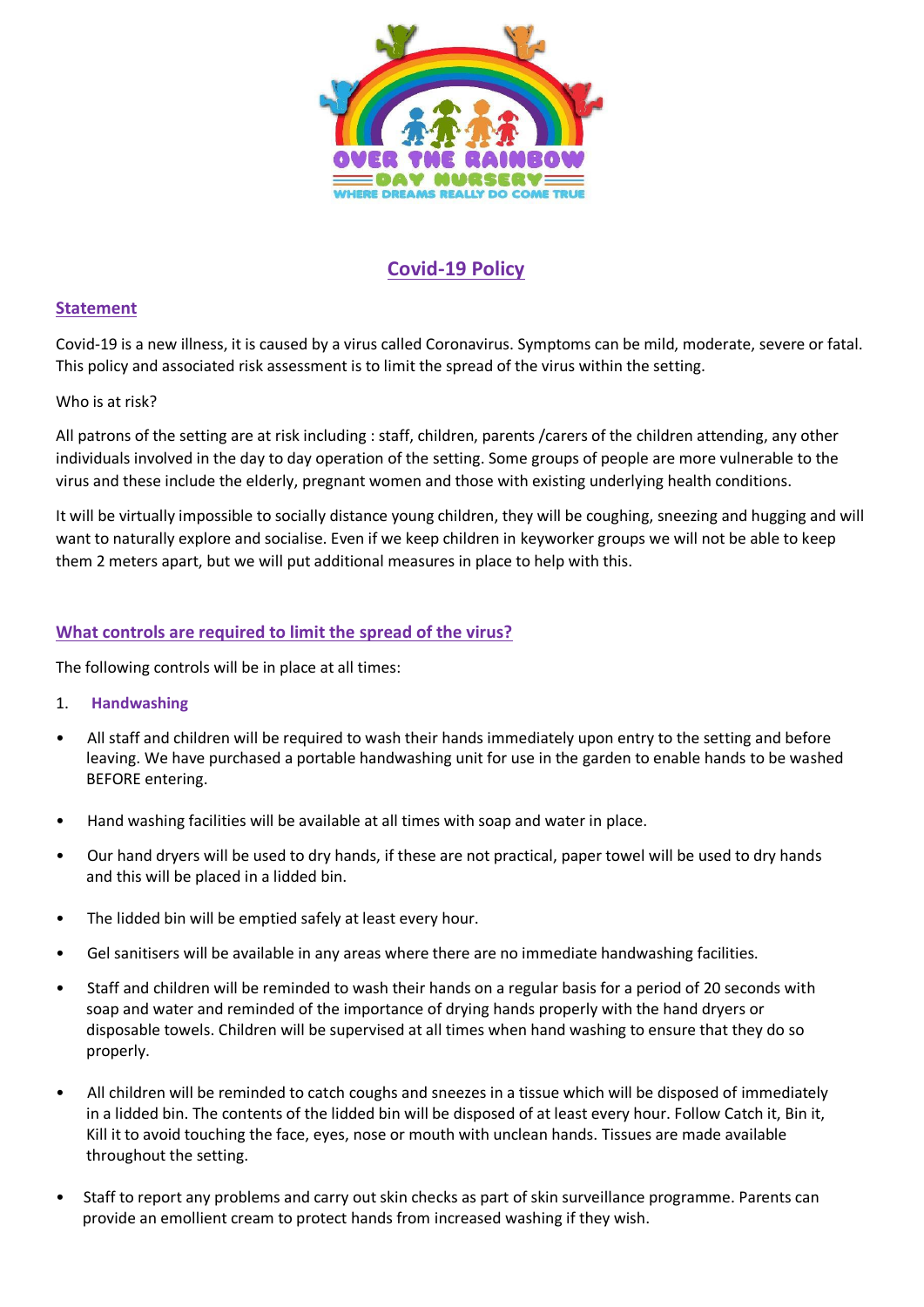## 2. **Cleaning**

The following controls will be in place at all times:

- During the closure, the nursery has been thoroughly cleaned.
- Our regular evening cleaner will commence work again with effect from Tuesday 26<sup>th</sup> May.
- Increasing the frequency of cleaning and disinfecting objects and surfaces that are touched regularly particularly in areas of high use such as door handles, light switches, furniture and toys. These areas will be cleaned regularly using appropriate cleaning products and methods. Rigorous checks will be carried out by management to ensure that the procedures are being fully adhered to at all times.
- All resources will be cleaned and disinfected immediately after use.
- Soft toys and role play clothing have been removed from the nursery, all remaining resources are easily cleaned.
- All bins in the nursery have been replaced with foot operated bins.
- Bedding will remain allocated to each individual child and will be washed at the end of every week as usual.

### 3. **Social Distancing**

The recommended distance for safe distancing is 2 metres however this is difficult to maintain in a setting such as a nursery. The following changes will be made to the running of each session:

- 7:30am drop offs and 6:30pm collections will be temporarily suspended, and nursery operating hours will be changed to 8:30am – 5:30pm until the end of June Initially (Unless there are exceptional circumstances or a specific need, which should be discussed in advance).
- Parents /carers will not be permitted to enter the setting. Drop off of the children between the hours of 8:30am and 9:00am will now take place at the gate to the garden.
- Collection of the children will now be co-ordinated by parents buzzing at the front door of the nursery and then moving to the end of the ramp. A member of staff will then bring the children out to parents.
- Parents will be asked to practice safe distancing of 2 metres whilst waiting to drop off and collect their children. We appreciate that this will increase the time waiting but please be patient. If you travel in a car, please stagger getting out of your car to avoid long queues.
- Group sizes will reflect the number of staff available to ensure that groups are kept as small as possible.
- Staff will not be permitted to sit with a child on their lap for extended periods of time or to carry them unnecessarily, staff will of course be permitted to assist children with toileting and eating and comfort them if they are distressed.
- Floor markings throughout the nursery will assist staff with social distancing from other adults (not the children)
- Lunch times and snack times will be staggered where possible to keep the group sizes small.
- Some activities will be suspended including sand play, water play, play dough, cooking activities and any others which pose a high risk of contamination. Unless child numbers are such that individual activity trays are possible.
- Outdoor play will be encouraged as much as possible and windows will be kept open at all times during the day.
- Any sleeping children will be placed two metres apart.
- Staff breaks will be monitored to ensure no more than 2 staff are in the staff room at any one time.